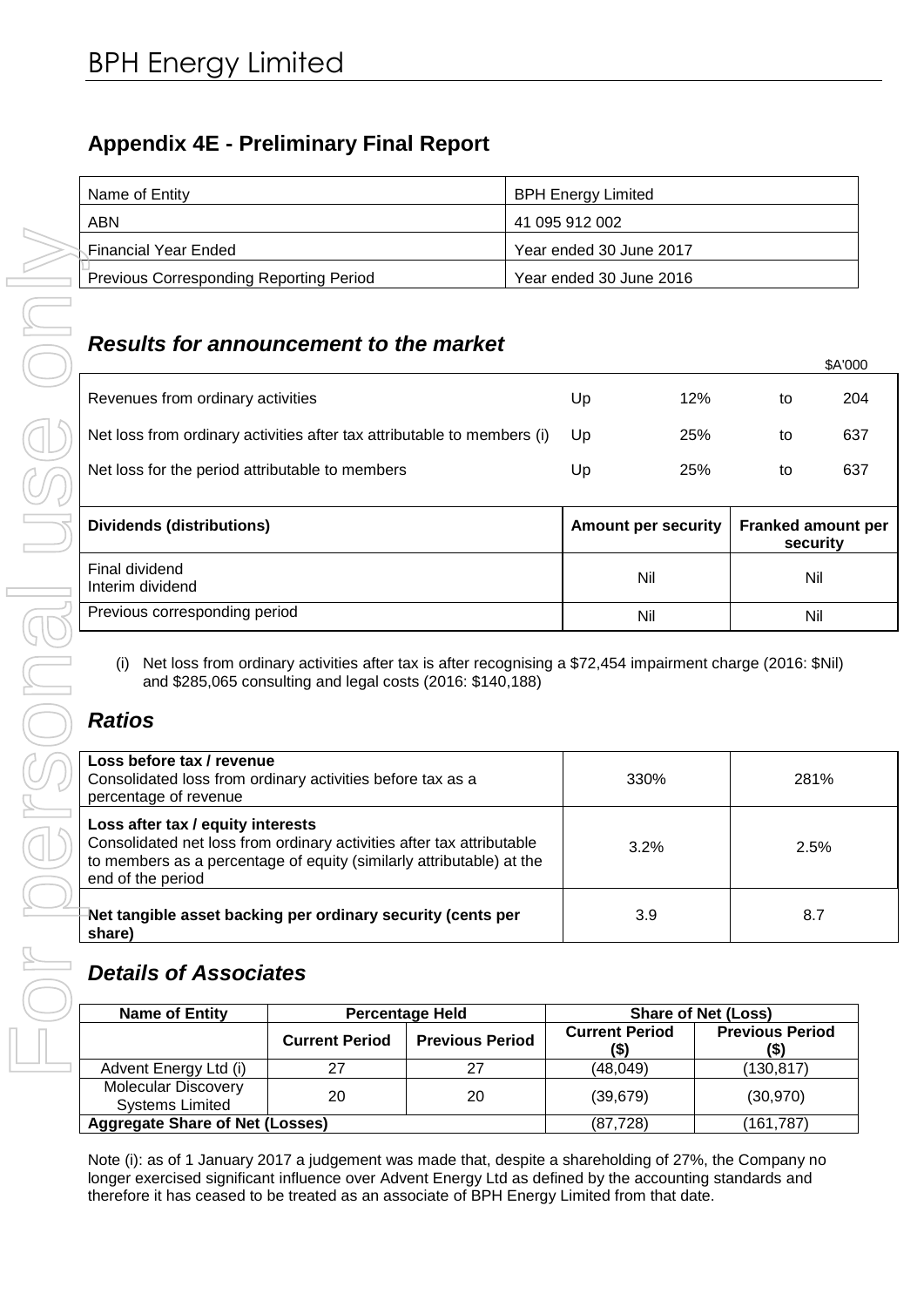#### **Commentary on Results**

The consolidated entity has reported an unaudited net loss after tax for the year ended 30 June 2017 of \$672,529 (2016: loss of \$511,446) and has a net cash outflow from operating activities of \$517,680 (2016: outflow of \$218,606). The consolidated entity has a working capital deficit of \$1,144,532 (2016: deficit \$1,963,271). The net assets of the consolidated entity increased by \$959,072 to \$21,273,101 at 30 June 2017. Included in trade creditors and payables is director fee accruals of \$1,220,767 (2016: \$1,151,613) for both current and past directors.

The loss for the period is after recognising (i) an impairment charge of \$72,454 (2016: \$Nil) (ii) consulting and legal costs of \$285,065 (2016: \$140,188).

#### *Capital raisings*

On 5th July 2016 the Company issued 70,730,318 shares under a share placement plan at a price of \$0.00533 per share to raise \$376,993, being the maximum 30% of its share capital it could issue. Applications in excess of \$800,000 were received. A private placement of shares to sophisticated and professional investors was announced on 8th July 2016 at the same price. A total of 45,966,214 shares were issued under this placement which raised \$245,000 from existing shareholders of the Company.

In March and April 2017 the Company issued 219,701,468 shares under a share purchase plan at \$0.005 per share for \$1,098,507. Of these subscription monies, \$803,469 was received in cash and \$295,038 set off against related party payables.

Developments in the Company's investments include:

#### *Cortical Dynamics Ltd (BPH 4.56%)*

In November 2016 Cortical Dynamics Ltd ("Cortical") was announced as the winner of the Australian Technologies Competition ("ATC") Advanced Manufacturing category, runner up in the Australian Technology Company of the Year, and runner up in the Med Tech and Pharma category. ATC has established itself as Australia's premier technology accelerator. The competition provides mentoring for innovative SMEs and awards those who are best positioned to become global success stories. Over the last five years, the competition has generated over \$250 million dollars in investment and project opportunities for Australian SMEs.

Over 130 of Australia's best technology companies were considered for these awards. Cortical was chosen as one of three finalists in the Med Tech and Pharma award and as one of three in the further category for Advanced Manufacturing. Australian and international government partners of the ATC include the Australian Department of Industry, Innovation and Science, the City of Melbourne, the NSW Department of Industry, Hong Kong Trade & Development Council and UK Trade & Investment.

Cortical was also invited by the Australian Trade and Investment Commission ("Austrade") to attend and present at the Austrade Med Tech Innovation Showcase 2016 held in Korea in September 2016. The showcase was for Australia's key industry experts and innovative Med Tech companies with senior executives from leading Korean pharma and medical device companies.

Cortical Chairman, Mr David Breeze, presented Cortical's next generation Brain Function Monitor and met with four of the leading Korean teaching and research hospitals, all of whom expressed interest in using the technology when it became available in Korea. Discussions were also initiated with a Korean medical device distribution company who approached Cortical seeking the Korean distribution rights. Organised by Austrade, with the support of the Department of Foreign Affairs and Trade ("DFAT") and the Korean Health Innovation Development Institute ("KHIDI"), the showcase provided a platform for Australian medical technology organisations to meet with Korean businesses that are interested in partnering with Australian technology and solutions providers. Europe, and the competition is the the China. For the United States, The China. For person is a basic for the United States, Japan and the United States, Japan and the United States (2016) and the United States (2016) and

In February 2017 The European Patent Office granted Cortical a further patent titled, 'Brain function monitoring and display system' for the Brain Anaesthesia Response ("BAR") monitoring system. Europe has been estimated to hold over one third of the worldwide electroencephalogram ("EEG") / EMG / brain function monitoring market. Cortical has developed an extensive patent portfolio encapsulating the BAR monitoring system and its physiologically based algorithms, with a total of twenty two patents granted throughout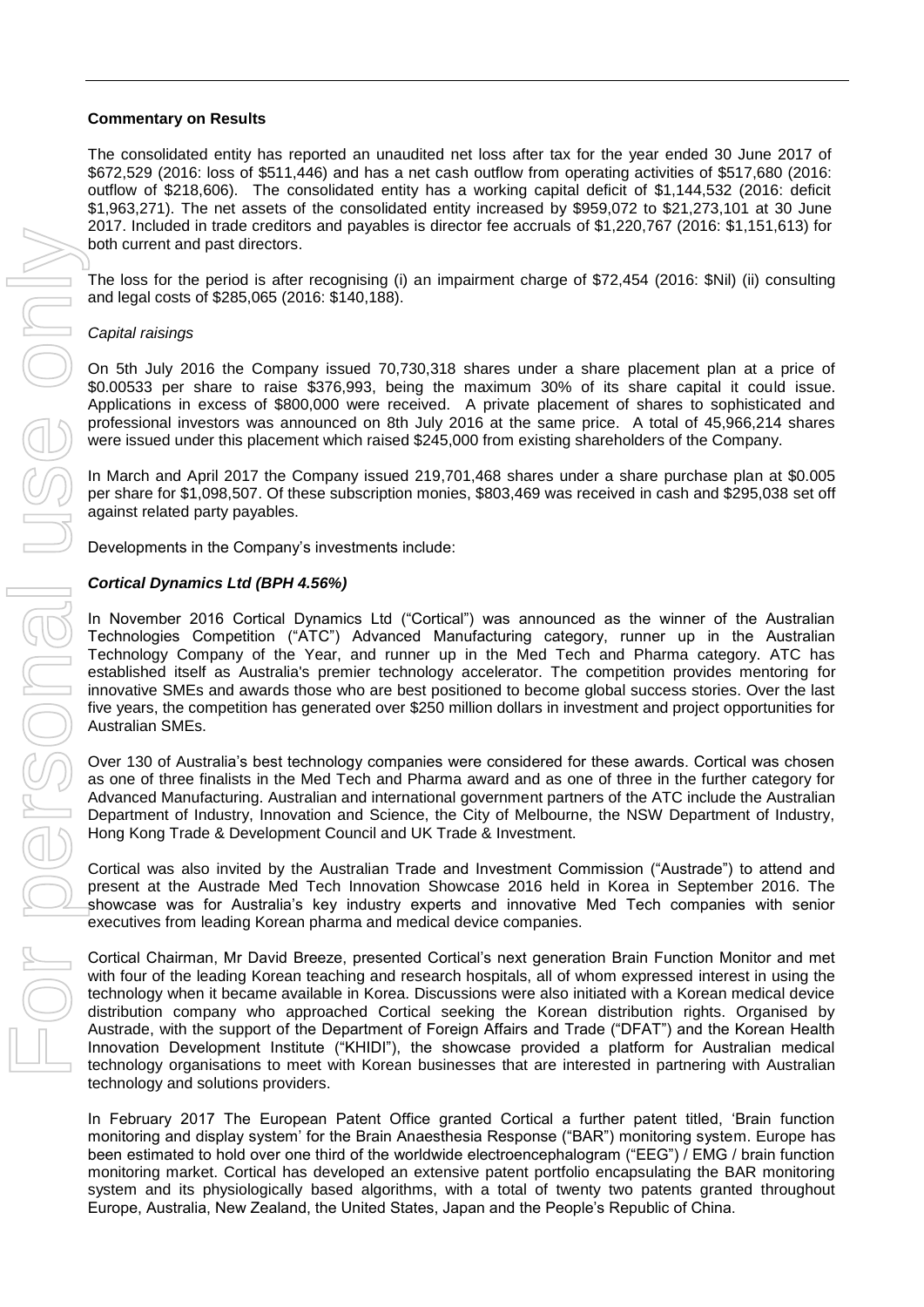Having achieved Therapeutic Goods Administration ("TGA") certification and the CE Mark, Cortical is now able to market the BAR monitor within Australia and Europe, one of the worlds' largest EEG brain function monitoring equipment markets. Cortical has signed an initial agreement in Australia and is now negotiating its first distribution agreement for Europe and is receiving distribution enquiries from other international centres.

The BAR monitoring system measures a patient's brain electrical activity, the EEG, in order to indicate how deeply anaesthetised a patient is during an operation via an adhesive sensor applied to the forehead. The BAR monitor is designed to assist anaesthetists and intensive care staff in ensuring patients do not wake unexpectedly, as well as reducing the incidence of side effects associated with the anaesthetic.

## *Capital raisings*

During the reporting period Cortical issued 5,400,000 fully paid ordinary shares (including 650,000 issued in July 2017) at an issue price of \$0.10 per share to fund its ongoing activities.

# *Advent Energy Ltd (BPH 27.04%)*

The information in this section has been extracted from the ASX announcement of MEC Resources Limited (ASX: MMR), the major shareholder in Advent Energy Ltd.

(i) PEP 11

PEP11**,** offshore Sydney Basin adjacent to Newcastle-Sydney offshore New South Wales, is held 85% and operated by Asset Energy Pty Ltd ("Asset"), a wholly owned subsidiary of Advent Energy Ltd ("Advent"). Bounty Oil & Gas NL (ASX: BUY) holds the remaining 15% of PEP11.

Gas prices on the east coast have risen to extreme levels in the last year as cold weather and rising demand from the Queensland LNG projects has resulted in short-term wholesale gas prices in Sydney up to nearly \$29 per gigajoule (GJ). This data is publicly provided by the Australian Energy Market Operator. This price spike means that industrial gas buyers relying on the spot market for gas supplies will be paying more than three times as much as Japan is paying for importing LNG. Concerns have been raised that large gas consumers will be asked to reduce consumption to preserve supplies for households. With the NSW onshore gas industry in turmoil and the declining reserves in the Bass Strait and Cooper Basin, Advent Energy is pushing ahead with a focussed seismic campaign around a key potential drilling prospect in PEP11 in the offshore Sydney Basin.

PEP11 holds significant structural targets potentially capable of comprising multi-Tcf natural gas resources. The offshore Sydney Basin has been lightly explored to date, including a multi-vintage 2D seismic data coverage and a single exploration well, New Seaclem-1 (2010). Its position as the only petroleum title offshore New South Wales provides a significant opportunity should natural gas be discovered in commercial quantities in this petroleum title. It lies adjacent to the Sydney-Newcastle region and the existing natural gas network servicing the east coast gas market. The impact of restrictive onshore exploration policy in NSW and Victoria in conjunction with the rise in export of natural gas resources as LNG from Queensland has placed the domestic east coast gas market in a parlous state considering the inability of gas reserves to meet market demand beyond approximately 2019, as forecast by the Australian Energy Market Operator.

Advent's two core prospects in PEP11 have previously been calculated via external assessment to have the potential for un-risked (P50) prospective gas resources of 472 and 2,131 billion cubic feet ("BCF") respectively, with multi-trillion cubic feet upside ("multi-TCF", Pmean). This resource assessment was originally comprised within the independent expert report disclosed to the ASX on 22 December 2010 and has not materially changed since that date.

In March 2017 Advent engaged the services of Minev Services Pty Ltd to provide support to deliver the proposed 2D seismic program within PEP11. Advent, through wholly owned subsidiary Asset Energy Pty Ltd, along with its joint venture partner, presently have an obligation to perform a 200 line km 2D seismic survey in PEP11.

In July 2017 Advent submitted its Environmental Plan ("EP") for approval to the National Offshore Petroleum Safety and Environment Management Authority ("NOPSEMA") prior to commencement of seismic acquisition activities in PEP11. The initial assessment findings have been received from NOPSEMA, and an opportunity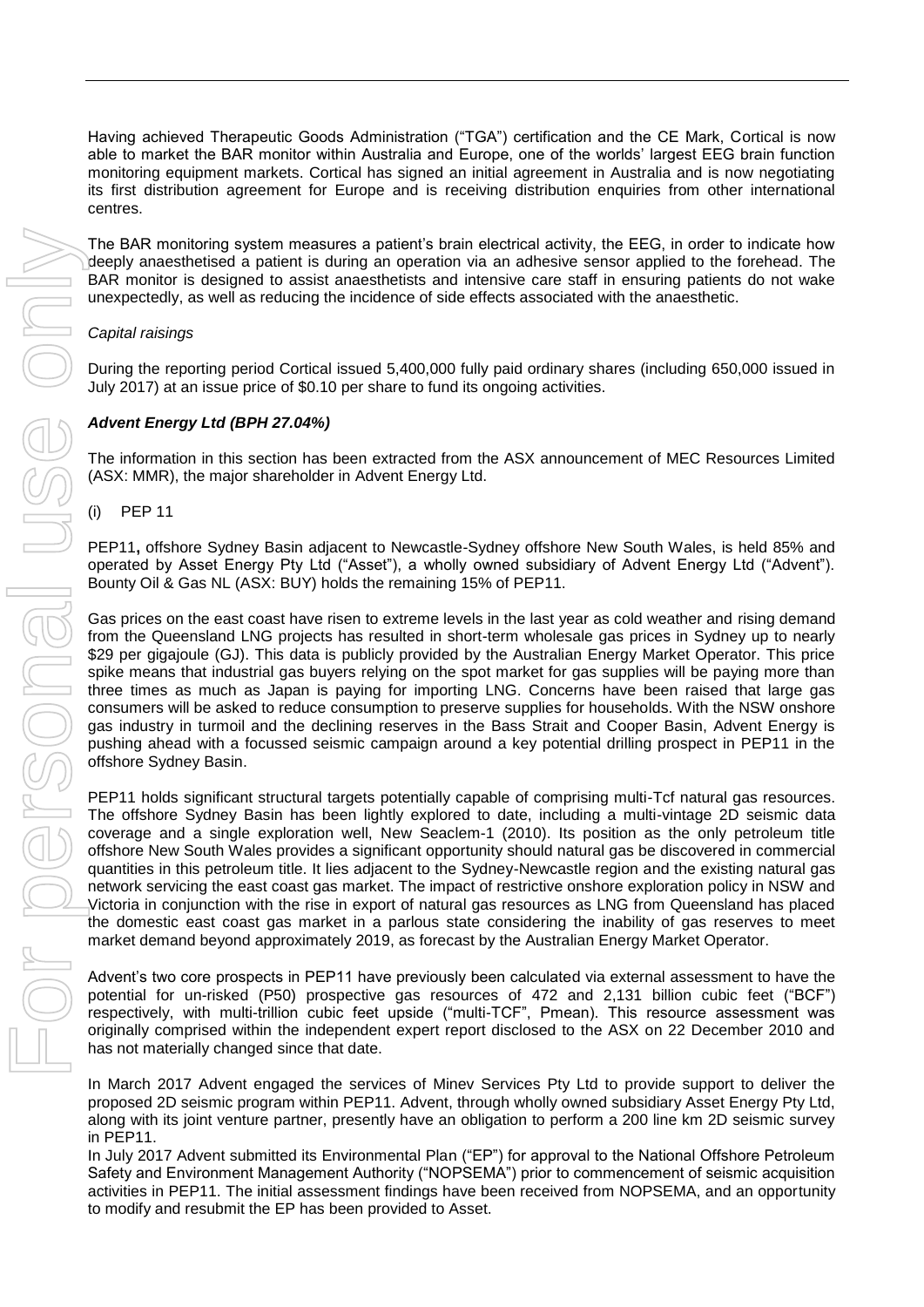Advent expects to commence its 2D seismic program in the third quarter of 2017, pending regulatory approvals. It is expected that campaign will run for three to four days, and take place predominantly approximately 30km south east of Newcastle. The survey will acquire high resolution 2D seismic data over the Baleen prospect, and will evaluate (amongst other things) shallow geohazard indications including shallow gas accumulations that can affect future potential drilling operations.

#### (ii) EP386 and RL1

EP386 and RL1 are held by Advent's 100% subsidiary Onshore Energy Pty Ltd. The petroleum titles lie in the onshore Bonaparte Basin, one of Australia's most prolific hydrocarbon producing basins. Within these titles an independently certified 2C Contingent Resource of 11.5 Billion cubic feet (Bcf) (1C is 0.25 Bcf and 3C is 45.8 Bcf) has previously been announced for the Weaber Gas Field in RL1. This field lies immediately adjacent to the Project Sea Dragon aquaculture project proposed by the Seafarms Group which is planned to potentially grow to a 100,000 tonne export project. This project has Major Project Status across multiple jurisdictions, and Advent Energy has previously signed a letter of intent for the potential supply of natural gas to Project Sea Dragon. Across EP386 and RL1, the majority of petroleum exploration wells were successful in encountering hydrocarbons. The petroleum wells Waggon Creek-1, Vienta-1 (EP386) and Weaber-4 (RL1) are cased and suspended as future producers.

In February 2017 Advent received conditional regulatory approval for suspension of the permit work commitments and extension of the term of EP386. The approval from the Western Australian Department of Mines & Petroleum ("DMP") allows the current EP386 work commitments to be completed by 31 March 2018, subject to regulatory approval and suitable funding.

Advent is preparing a proposal to DMP for a well intervention program to satisfy regulatory requirements and gather data to assess the potential of the hydrocarbon accumulations encountered in its Waggon Creek-1 and Vienta-1 wells in EP386. Advent is also preparing a similar proposal to the Northern Territory Department of Mines and Energy for Weaber-4 in RL1 in the Northern Territory. The data from the proposed well interventions is anticipated to provide new support for the commercial potential of the hydrocarbon accumulations.

Advent has submitted a preliminary proposed well intervention program to the designated authority for consideration. The approval process is likely to take approximately 6 months with material operations anticipated to commence during September 2017. Earlier access is likely to be difficult due to the unseasonal, long and heavy wet season in Northern Australia.

## *Molecular Discover Systems Ltd (BPH 20%)*

The Molecular Cancer Research Group at the Harry Perkins Institute of Medical Research continued with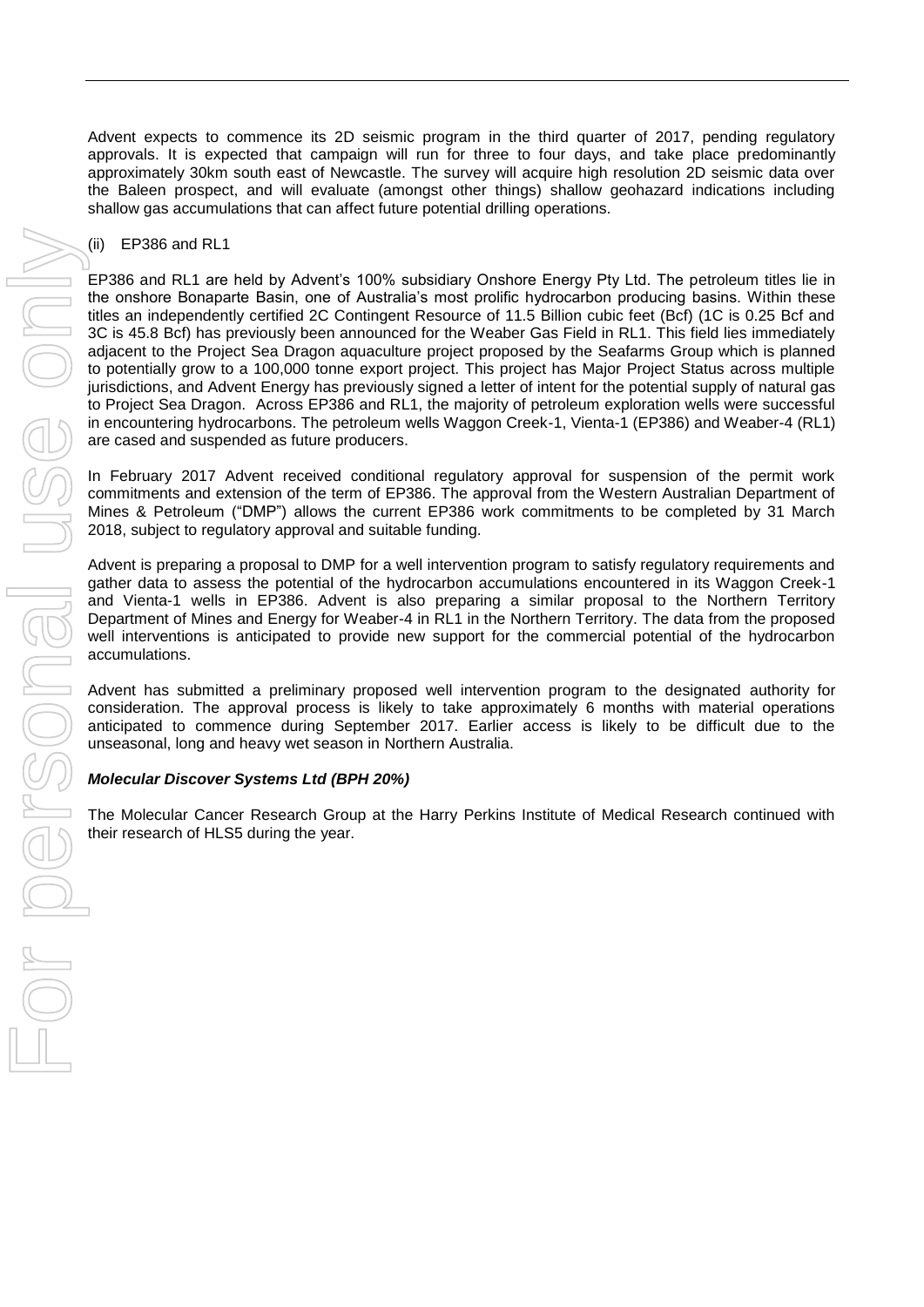## **STATEMENT OF PROFIT OR LOSS AND OTHER COMPREHENSIVE INCOME**

|                                                                                                        | <b>Note</b>    | 2017       | 2016       |
|--------------------------------------------------------------------------------------------------------|----------------|------------|------------|
|                                                                                                        |                |            |            |
| Revenue from ordinary activities                                                                       | 1              | 203,795    | 181,758    |
| Other income                                                                                           | 1              |            | 3,000      |
| Share of associates' loss                                                                              |                | (87, 728)  | (161, 787) |
| Impairment charge                                                                                      | $\overline{2}$ | (72, 454)  |            |
| Write back of loan                                                                                     |                | 61,312     |            |
| Interest expense                                                                                       |                | (2, 181)   | (14, 321)  |
| Administration expenses                                                                                |                | (191, 584) | (116, 932) |
| Provision against loans                                                                                |                | (4,000)    |            |
| Consulting and legal expenses                                                                          |                | (285,065)  | (140, 188) |
| Depreciation                                                                                           | $\overline{2}$ | (22)       | (72)       |
| Employee expenses                                                                                      | $\overline{2}$ | (128, 931) | (123, 303) |
| Insurance expenses                                                                                     |                | (18, 593)  | (21, 151)  |
| Service Fees                                                                                           |                | (140, 335) | (116, 945) |
| Other expenses                                                                                         |                | (6, 743)   | (1, 505)   |
| Loss before income tax                                                                                 |                | (672, 529) | (511, 446) |
| Income tax expense                                                                                     | 3              |            |            |
| Loss for the year                                                                                      |                | (672, 529) | (511, 446) |
| Other comprehensive income:                                                                            |                |            |            |
| Items that will never be reclassified to profit or loss                                                |                |            |            |
| Items that are or may be reclassified to profit or loss                                                |                |            |            |
| Total comprehensive loss for the period                                                                |                | (672, 529) | (511, 446) |
| Loss attributable to non-controlling interests                                                         |                | (35, 655)  | (1,988)    |
| Loss attributable to members of the parent entity                                                      |                | (636, 874) | (509, 458) |
| Total comprehensive loss attributable to owners of the Company                                         |                | (636, 874) | (509, 458) |
| Total comprehensive loss attributable to non-controlling interests                                     |                | (35, 655)  | (1,988)    |
| Earnings per share                                                                                     |                |            |            |
| Basic and diluted earnings per share (cents per share)                                                 | 4              | (0.15)     | (0.22)     |
| The accompanying notes form part of and should be read in conjunction with these financial statements. |                |            |            |

 **Consolidated**

**2016**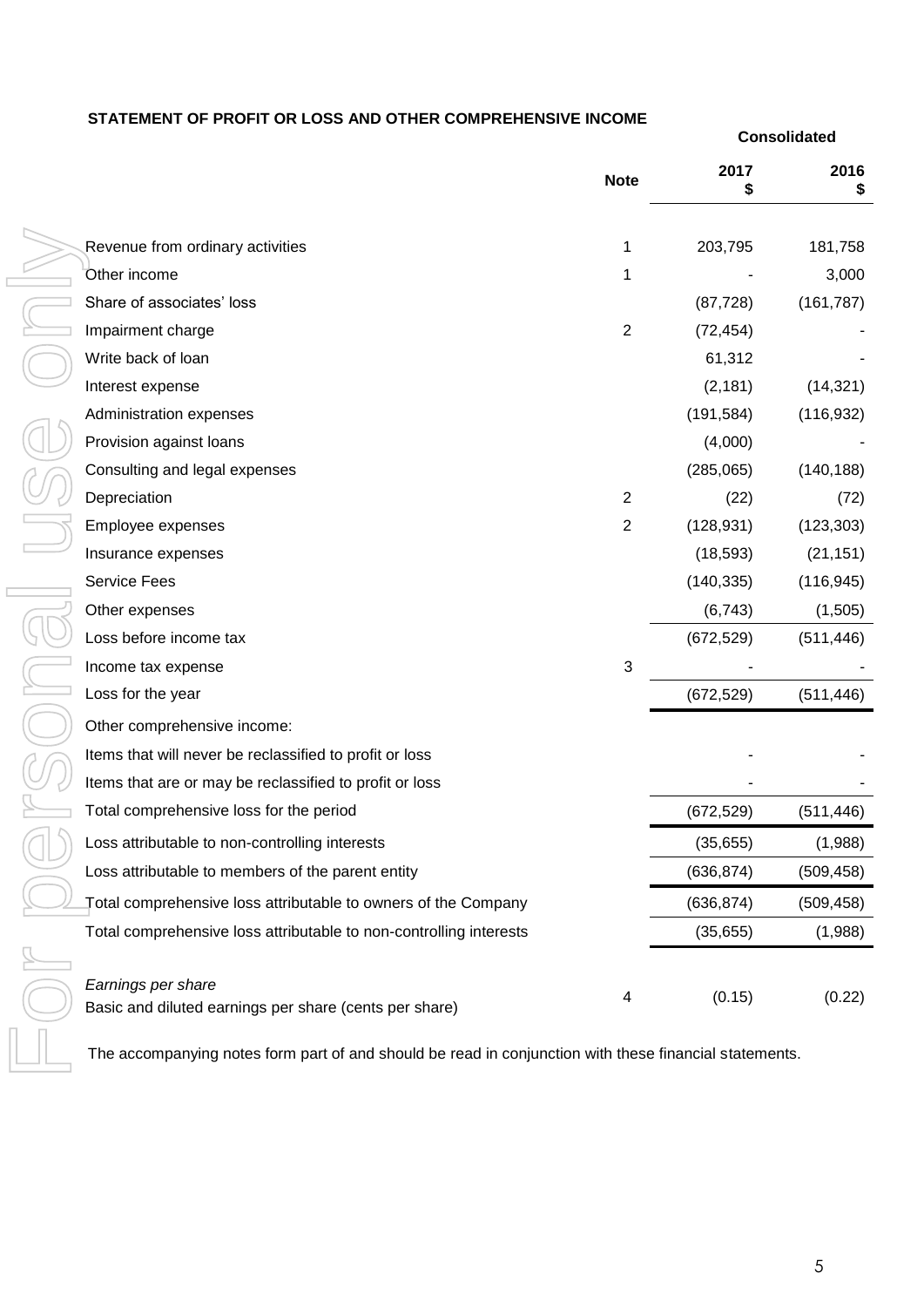### **NOTES TO THE STATEMENT OF PROFIT OR LOSS AND OTHER COMPREHENSIVE INCOME**

|    |                                                                                                                  |            | <b>Consolidated</b> |
|----|------------------------------------------------------------------------------------------------------------------|------------|---------------------|
|    |                                                                                                                  | 2017<br>\$ | 2016                |
| 1. | <b>Revenue</b>                                                                                                   |            |                     |
|    | Revenue                                                                                                          |            |                     |
|    | Interest revenue: other entities                                                                                 | 200,089    | 181,292             |
|    | Interest revenue : cash accounts                                                                                 | 3,706      | 466                 |
|    |                                                                                                                  | 203,795    | 181,758             |
|    | Other income                                                                                                     |            |                     |
|    | ATO refund                                                                                                       |            | 3,000               |
|    |                                                                                                                  |            | 3,000               |
| 2. | Expenses Included in loss for the year                                                                           |            |                     |
|    | Depreciation                                                                                                     | 22         | 72                  |
|    | Employee costs                                                                                                   |            |                     |
|    | - Director fees                                                                                                  | 123,058    | 106,246             |
|    | - Share based payments other than directors                                                                      | 193        | 3,057               |
|    | - Share based payments to directors                                                                              | 5,680      | 14,000              |
|    | Total employee costs                                                                                             | 128,931    | 123,303             |
|    | Impairment charge                                                                                                |            |                     |
|    | Intangibles                                                                                                      | 72,454     |                     |
|    |                                                                                                                  | 72,454     |                     |
| 3. | <b>Income Tax Expense</b>                                                                                        |            |                     |
|    | (a) The prima facie tax on loss from operations before<br>income tax is reconciled to the income tax as follows: |            |                     |
|    | Prima facie tax payable on loss from operations before<br>income tax at 27.5% (2016: 30%)<br>Add tax effect of:  | (184, 945) | (153, 424)          |
|    | Non-deductible expenses                                                                                          |            | 57,788              |
|    | Tax benefit of revenue losses and temporary differences<br>not recognised                                        | 184,945    | 95,646              |
|    | Income tax expense                                                                                               |            |                     |
|    |                                                                                                                  |            |                     |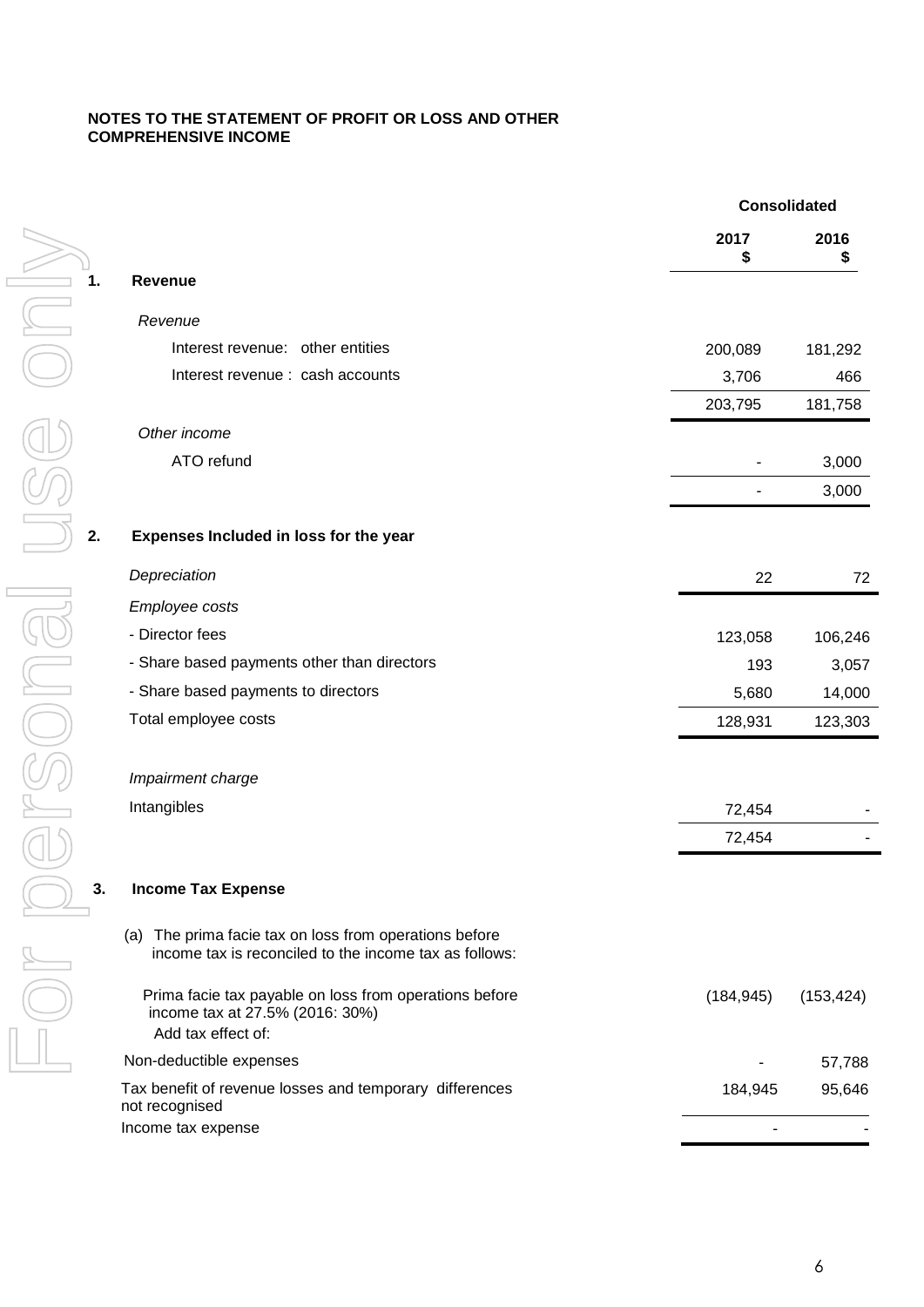#### **NOTES TO THE STATEMENT OF PROFIT OR LOSS AND OTHER COMPREHENSIVE INCOME (CONTINUED)**

# **4. Earnings per Share**

|                                                                                                |               | <b>Consolidated</b> |
|------------------------------------------------------------------------------------------------|---------------|---------------------|
|                                                                                                | 2017          | 2016                |
|                                                                                                | \$            | \$                  |
| Total earnings per share attributable to ordinary equity holders of the Company                | (636, 874)    | (509, 458)          |
| Earnings used in the calculation of basic earnings per share and diluted<br>earnings per share | (636, 874)    | (509, 458)          |
| For basic and diluted Earnings Per Share (cents per share)                                     |               |                     |
| From continuing operations                                                                     | (0.15)        | (0.22)              |
| Total basic earnings per share and diluted earnings per share                                  | (0.15)        | (0.22)              |
|                                                                                                | <b>Number</b> | <b>Number</b>       |
| Weighted average number of ordinary shares outstanding during the year                         |               |                     |
| used in calculating basic EPS and diluted EPS                                                  | 426.024.411   | 235.766.727         |

The Company's potential ordinary shares, being its options granted, are not considered dilutive as the conversion of these options will result in a decreased net loss per share.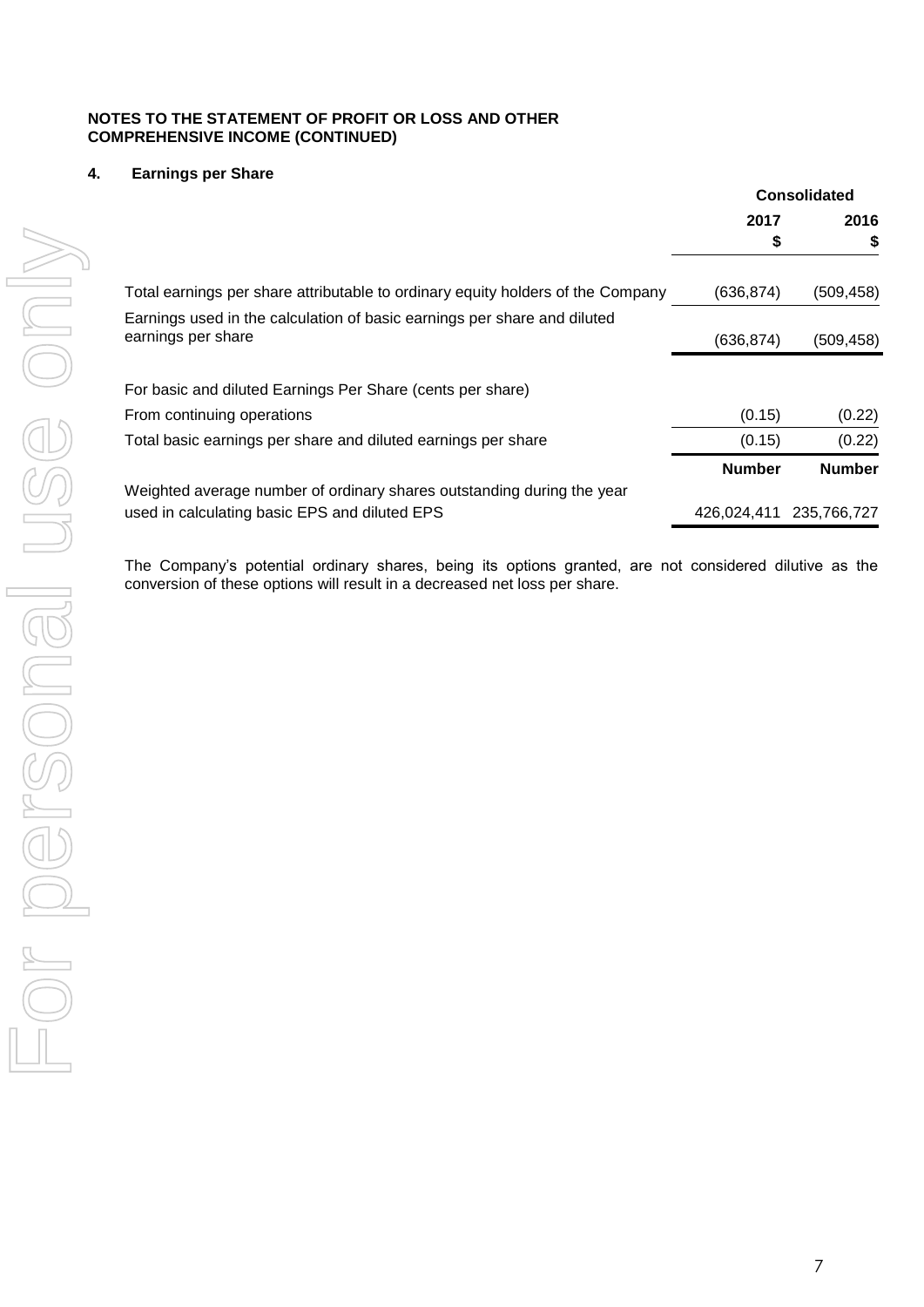# **STATEMENT OF FINANCIAL POSITION**

|                                  |                  |              | <b>Consolidated</b> |
|----------------------------------|------------------|--------------|---------------------|
|                                  | <b>Note</b>      | 2017<br>\$   | 2016<br>S           |
| <b>Current Assets</b>            |                  |              |                     |
| Cash and cash equivalents        | 1                | 613,658      | 111,648             |
| Trade and other receivables      | $\mathbf{2}$     | 25,059       | 8,155               |
| <b>Financial assets</b>          | 4                | 165,058      | 97,625              |
| Other current assets             | $\sqrt{3}$       | 17,960       | 24,417              |
| <b>Total Current Assets</b>      |                  | 821,735      | 241,845             |
| <b>Non-Current Assets</b>        |                  |              |                     |
| <b>Financial assets</b>          | 4                | 21,921,959   | 2,289,308           |
| Investments in associates        | $\overline{7}$   | 495,674      | 19,915,966          |
| Intangible assets                | $\sqrt{5}$       |              | 72,454              |
| Property, plant and equipment    | $\,6$            |              | 22                  |
| <b>Total Non-Current Assets</b>  |                  | 22,417,633   | 22,277,750          |
| <b>Total Assets</b>              |                  | 23,239,368   | 22,519,595          |
| <b>Current Liabilities</b>       |                  |              |                     |
| Trade and other payables         | 8                | 1,284,910    | 1,217,748           |
| <b>Financial liabilities</b>     | $\boldsymbol{9}$ | 681,357      | 987,818             |
| <b>Total Current Liabilities</b> |                  | 1,966,267    | 2,205,566           |
| <b>Total Liabilities</b>         |                  | 1,966,267    | 2,205,566           |
| <b>Net Assets</b>                |                  | 21,273,101   | 20,314,029          |
| <b>Equity</b>                    |                  |              |                     |
| <b>Issued capital</b>            | 10               | 43,454,632   | 41,828,904          |
| Reserves                         | 11               | 15,507,580   | 15,501,707          |
| <b>Accumulated losses</b>        |                  | (37,530,454) | (36, 893, 580)      |
| Non-controlling interest         |                  | (158, 657)   | (123,002)           |
| <b>Total Equity</b>              |                  | 21,273,101   | 20,314,029          |
|                                  |                  |              |                     |

The accompanying notes form part of and should be read in conjunction with these financial statements

**2016 \$**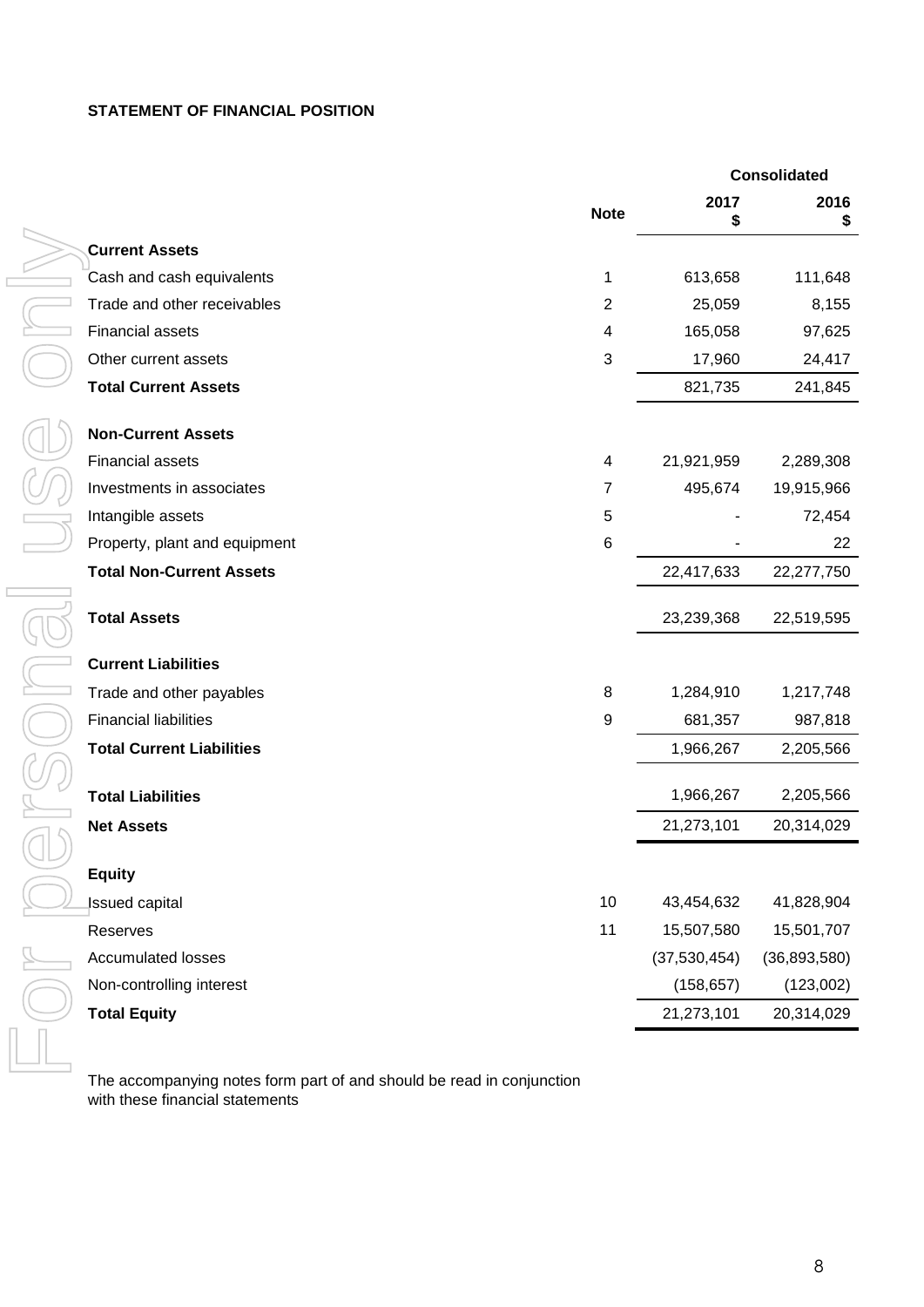### **NOTES TO THE STATEMENT OF FINANCIAL POSITION**

|    |                                                              | <b>Consolidated</b> |            |
|----|--------------------------------------------------------------|---------------------|------------|
|    |                                                              | 2017<br>\$          | 2016<br>\$ |
| 1. | <b>Cash and Cash Equivalents</b>                             |                     |            |
|    | Cash at bank and in hand                                     | 613,658             | 103,172    |
|    | Short-term bank deposits                                     |                     | 8,476      |
|    |                                                              | 613,658             | 111,648    |
| 2. | <b>Trade and Other Receivables</b>                           |                     |            |
|    | Current                                                      |                     |            |
|    | Other receivables                                            | 25,059              | 8,155      |
|    |                                                              | 25,059              | 8,155      |
| 3. | <b>Other Assets</b>                                          |                     |            |
|    | Current                                                      |                     |            |
|    | Prepaid insurance                                            | 17,960              | 24,417     |
|    |                                                              | 17,960              | 24,417     |
| 4. | <b>Financial Assets</b>                                      |                     |            |
|    | Current                                                      |                     |            |
|    | Unsecured loans to other entities:                           |                     |            |
|    | <b>Grandbridge Limited</b>                                   |                     | 55,645     |
|    | <b>MEC Resources Ltd</b>                                     | 2,494               | 2,494      |
|    | <b>Advent Energy Ltd</b>                                     | 162,564             | 39,486     |
|    |                                                              | 165,058             | 97,625     |
|    | Non - current                                                |                     |            |
|    | Secured loans to other entities:                             |                     |            |
|    | <b>Cortical Dynamics Limited</b>                             | 1,906,409           | 1,738,359  |
| E  | Molecular Discovery Systems Limited                          | 534,037             | 502,000    |
|    | Available for sale financial assets at fair value:           |                     |            |
|    | Investments in unlisted entities - Cortical Dynamics Limited | 148,949             | 48,949     |
|    | Investments in unlisted entities - Advent Energy Ltd (i)     | 19,332,564          |            |
|    |                                                              | 21,921,959          | 2,289,308  |

(i) As of 1 January 2017 a judgement was made that, despite a shareholding of 27%, the Company no longer exercised significant influence over Advent Energy Ltd as defined by the accounting standards and therefore it has ceased to be treated as an associate of BPH Energy Limited from that date.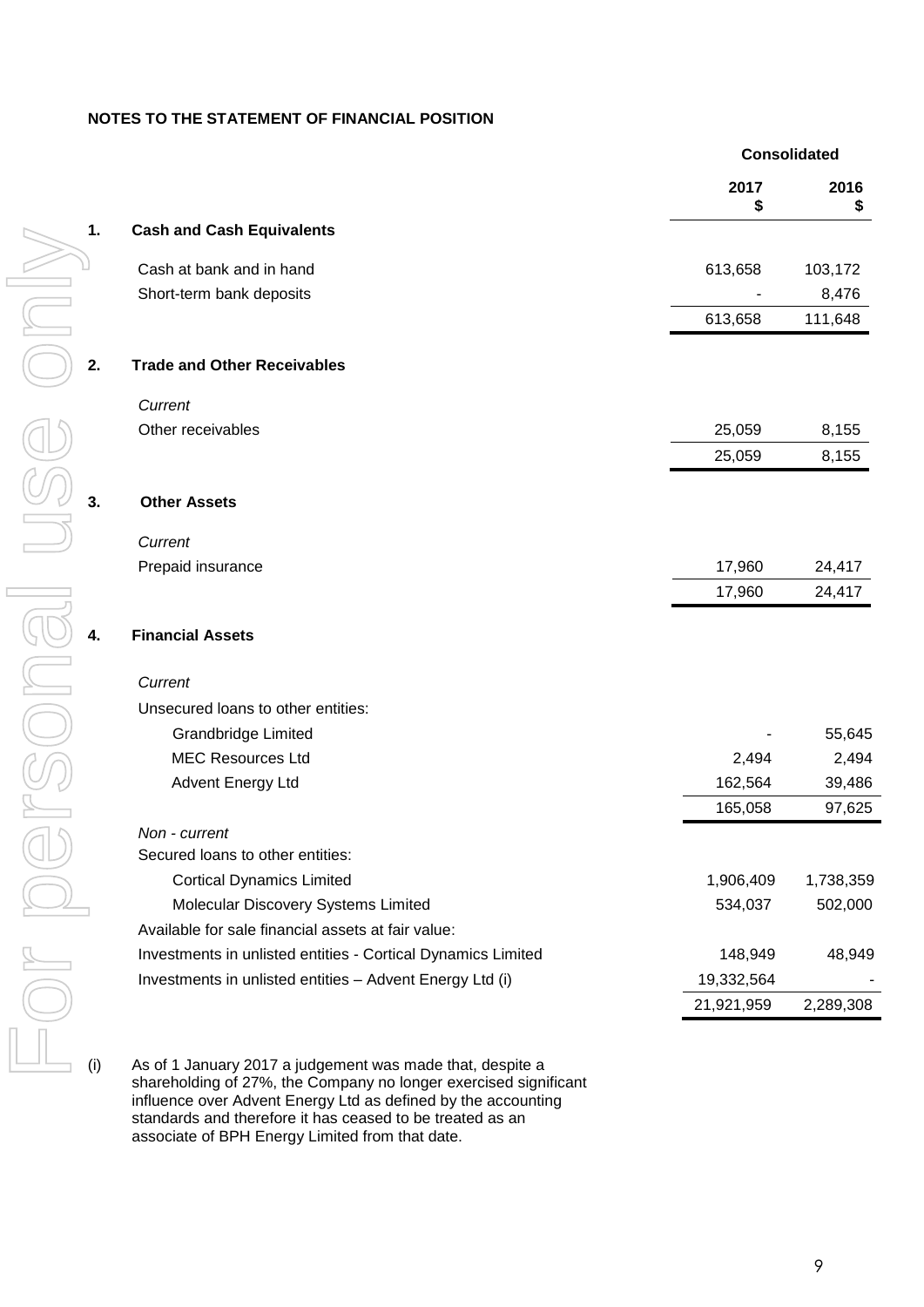## *NOTES TO THE STATEMENT OF FINANCIAL POSITION (CONTINUED)*

# **5. Intangible Assets**

|    |                                                                                                                                                       | <b>Consolidated</b> |           |
|----|-------------------------------------------------------------------------------------------------------------------------------------------------------|---------------------|-----------|
|    |                                                                                                                                                       | 2017<br>\$          | 2016<br>S |
|    | Patent costs capitalised:                                                                                                                             |                     |           |
|    | Cost                                                                                                                                                  | 72,454              | 72,454    |
|    | Accumulated amortisation and impairment                                                                                                               | (72, 454)           |           |
|    | Net carrying value                                                                                                                                    |                     | 72,454    |
|    | Patent costs include costs associated with the filing and maintenance of the<br>patents for the Company's technologies.                               |                     |           |
| 6. | <b>Property, Plant and Equipment</b>                                                                                                                  |                     |           |
|    | Plant and equipment.                                                                                                                                  |                     |           |
|    | At cost                                                                                                                                               | 41,486              | 41,486    |
|    | Accumulated depreciation                                                                                                                              | (41, 486)           | (41, 464) |
|    | Net carrying value                                                                                                                                    |                     | 22        |
|    | (a) Movements in Carrying Amounts                                                                                                                     |                     |           |
|    | Movements in the carrying amounts for each class of property, plant<br>and equipment between the beginning and the end of the current financial year: |                     |           |
|    | Plant and equipment                                                                                                                                   |                     |           |
|    | Balance at the beginning of the year                                                                                                                  | 22                  | 94        |
|    | Depreciation expense                                                                                                                                  | (22)                | (72)      |
|    | Carrying amount at the end of the year                                                                                                                |                     | 22        |
|    |                                                                                                                                                       |                     |           |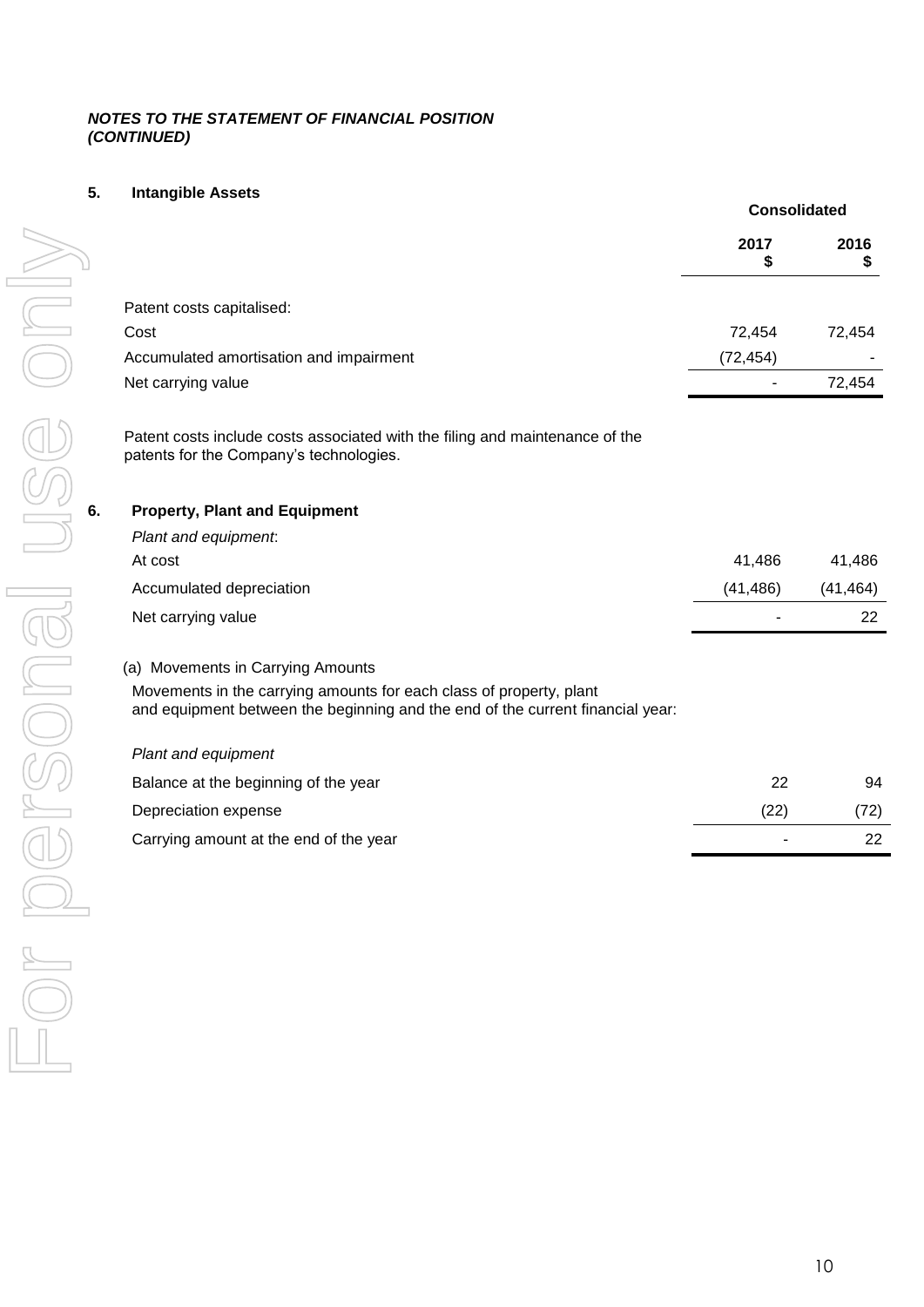### **NOTES TO THE STATEMENT OF FINANCIAL POSITION (CONTINUED)**

|    |                                                                                                                                                                                                                                                                                                                    |                | <b>Consolidated</b> |
|----|--------------------------------------------------------------------------------------------------------------------------------------------------------------------------------------------------------------------------------------------------------------------------------------------------------------------|----------------|---------------------|
|    |                                                                                                                                                                                                                                                                                                                    | 2017<br>\$     | 2016<br>\$          |
| 7. | <b>Investments Accounted for Using the Equity Method</b>                                                                                                                                                                                                                                                           |                |                     |
|    | Shares in associates                                                                                                                                                                                                                                                                                               |                |                     |
|    | Advent Energy Ltd                                                                                                                                                                                                                                                                                                  |                | 19,380,613          |
|    | Molecular Discovery Systems Limited                                                                                                                                                                                                                                                                                | 495,674        | 535,353             |
|    |                                                                                                                                                                                                                                                                                                                    | 495,674        | 19,915,966          |
|    | (a) Movements in carrying amounts                                                                                                                                                                                                                                                                                  |                |                     |
|    | Advent Energy Ltd:                                                                                                                                                                                                                                                                                                 |                |                     |
|    | Balance at the beginning of the year                                                                                                                                                                                                                                                                               | 19,380,613     | 19,511,430          |
|    | Share of associate loss for the year                                                                                                                                                                                                                                                                               | (48,049)       | (130, 817)          |
|    | Transfer to financial assets (i)                                                                                                                                                                                                                                                                                   | (19, 332, 564) |                     |
|    | Balance at end of the year                                                                                                                                                                                                                                                                                         | ٠              | 19,380,613          |
|    | Molecular Discovery Systems Limited:                                                                                                                                                                                                                                                                               |                |                     |
|    | Balance at the beginning of the year                                                                                                                                                                                                                                                                               | 535,353        | 566,323             |
|    | Share of associate loss for the year                                                                                                                                                                                                                                                                               | (39, 679)      | (30, 970)           |
|    | Balance at end of the year                                                                                                                                                                                                                                                                                         | 495,674        | 535,353             |
|    | Notes:                                                                                                                                                                                                                                                                                                             |                |                     |
|    | (i) As of 1 January 2017 a judgement was made that, despite a<br>shareholding of 27%, the Company no longer exercised significant<br>influence over Advent Energy Ltd as defined by the accounting<br>standards and therefore it has ceased to be treated as an<br>associate of BPH Energy Limited from that date. |                |                     |
| 8. | <b>Trade and Other Payables</b>                                                                                                                                                                                                                                                                                    |                |                     |
|    | Current                                                                                                                                                                                                                                                                                                            |                |                     |
|    | Trade payables                                                                                                                                                                                                                                                                                                     | 33,823         | 28,594              |
|    | Sundry payables and accrued expenses                                                                                                                                                                                                                                                                               | 1,251,087      | 1,189,154           |
|    |                                                                                                                                                                                                                                                                                                                    | 1,284,910      | 1,217,748           |
| 9. | <b>Financial Liabilities</b>                                                                                                                                                                                                                                                                                       |                |                     |
|    | Current                                                                                                                                                                                                                                                                                                            |                |                     |
|    | Borrowings - unsecured                                                                                                                                                                                                                                                                                             | 681,357        | 987,818             |
|    |                                                                                                                                                                                                                                                                                                                    | 681,357        | 987,818             |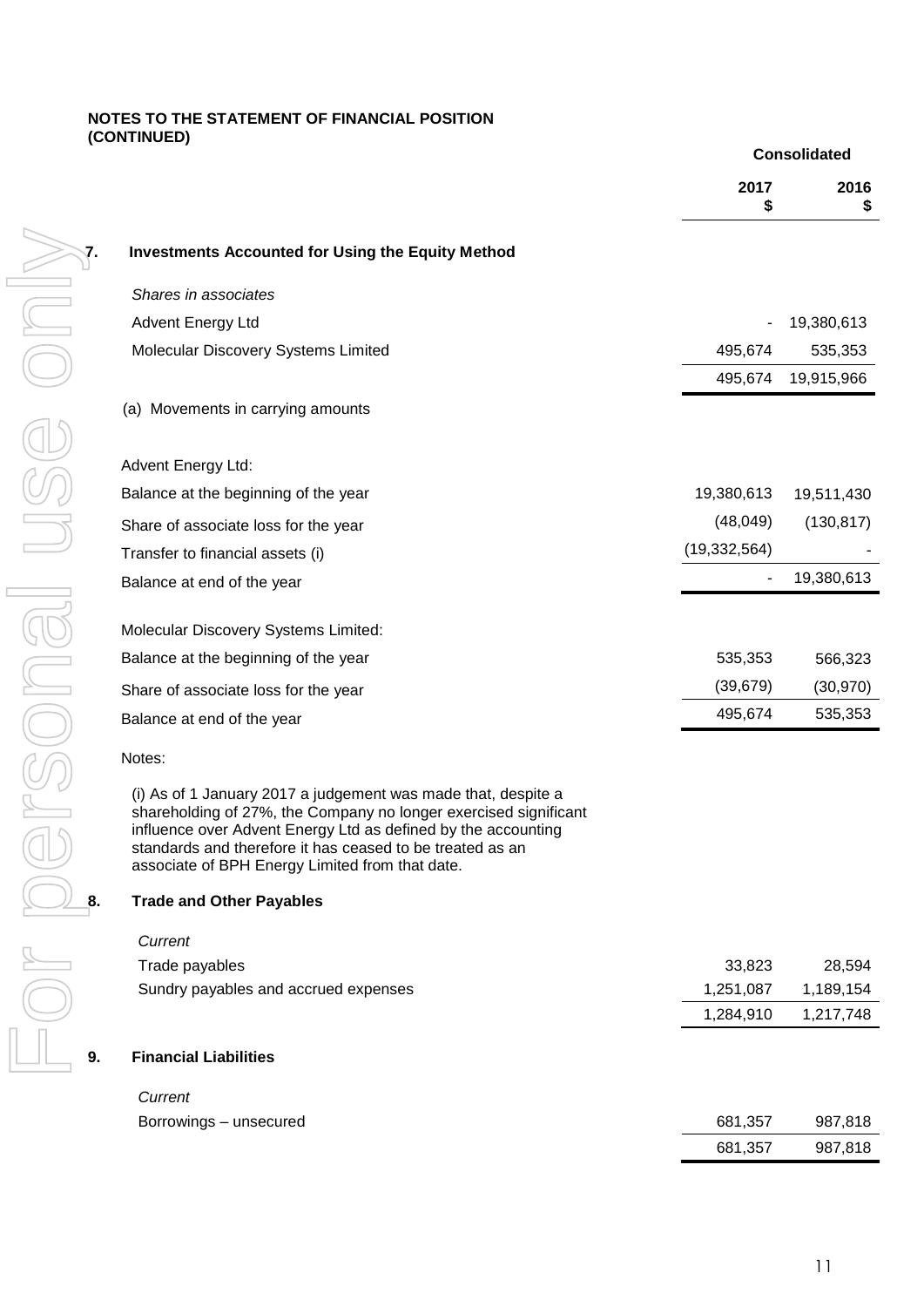## **NOTES TO THE STATEMENT OF FINANCIAL POSITION (CONTINUED)**

|                      |                                                                    | <b>Consolidated</b> |            |
|----------------------|--------------------------------------------------------------------|---------------------|------------|
|                      |                                                                    | 2017                | 2016       |
| $\smallsetminus$ 10. | <b>Issued Capital</b>                                              |                     |            |
|                      | 588,702,017 (2016: 235,766,727) fully paid ordinary shares         | 43,454,632          | 41,828,904 |
|                      | The Company has no authorised capital and the issued shares do not |                     |            |

have a par value.

# *(a) Ordinary Shares*

|                                                             |            | <b>Consolidated</b> | <b>Consolidated</b>   |                       |  |
|-------------------------------------------------------------|------------|---------------------|-----------------------|-----------------------|--|
|                                                             | 2017<br>\$ | 2016<br>\$          | 2017<br><b>Number</b> | 2016<br><b>Number</b> |  |
| At the beginning of reporting period                        | 41,828,904 | 41,759,904          | 235,766,727           | 235,766,727           |  |
| Shares issued for cash                                      | 1,425,462  | ٠                   | 283,390,265           |                       |  |
| Shares issued for cash at closure of<br>share purchase plan | (69,000)   | 69,000              |                       |                       |  |
| Share issue costs                                           | (112, 772) |                     |                       |                       |  |
| Shares issued in lieu of consulting<br>fees                 | 87,000     |                     | 10,537,290            |                       |  |
| Shares issued as set-off<br>against<br>loans payable        | 295,038    |                     | 59,007,735            |                       |  |
| At reporting date                                           | 43,454,632 | 41,828,904          | 588,702,017           | 235,766,727           |  |

Fully paid ordinary shares carry one vote per share and carry the right to dividends. The market price of the Company's ordinary shares at 30 June 2017 on ASX was 0.2 cents per share.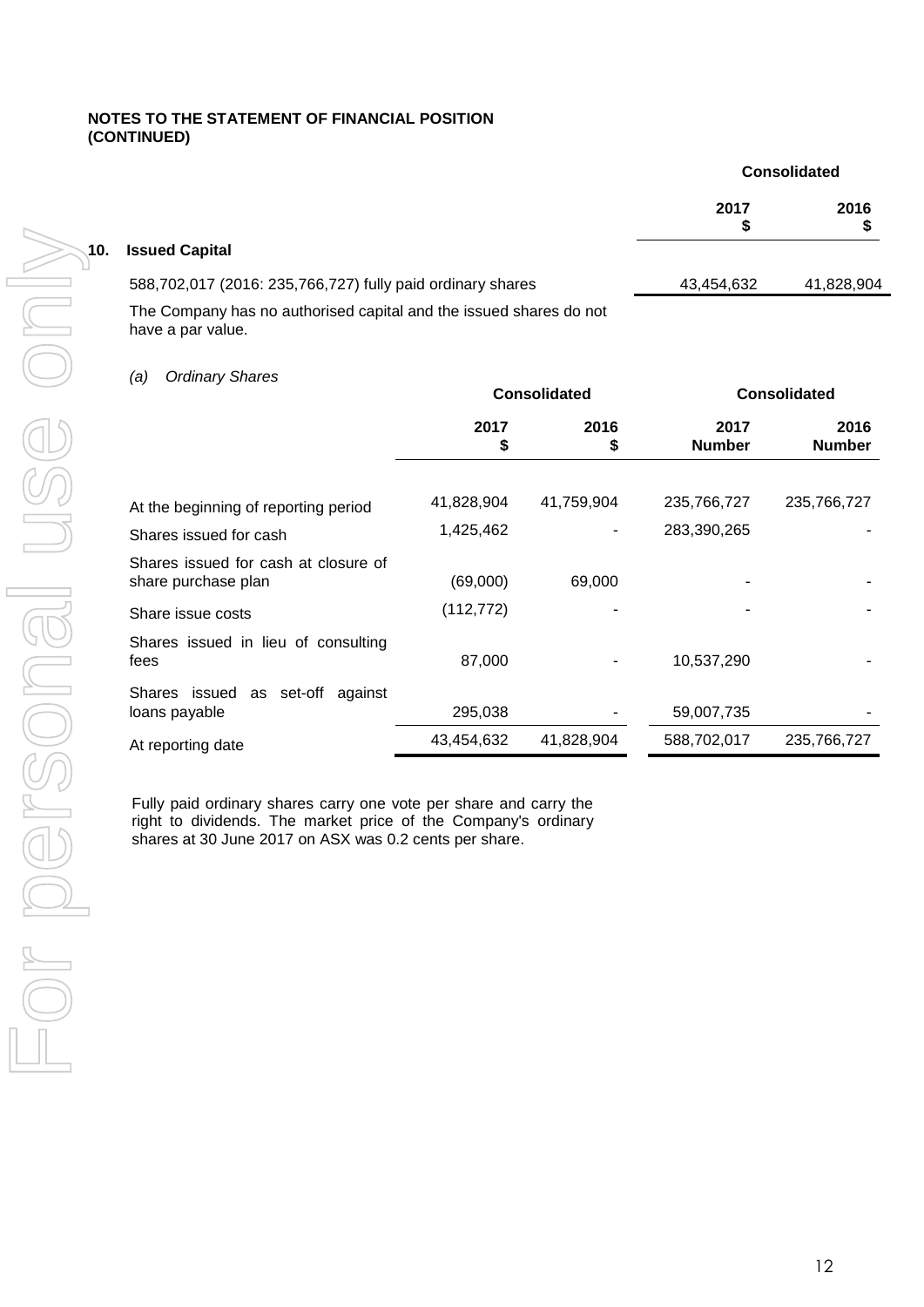## **NOTES TO THE STATEMENT OF FINANCIAL POSITION (CONTINUED)**

|     |                                                                                                                     | <b>Consolidated</b> |            |  |
|-----|---------------------------------------------------------------------------------------------------------------------|---------------------|------------|--|
|     |                                                                                                                     | 2017                | 2016<br>\$ |  |
| 11. | <b>Reserves</b>                                                                                                     |                     |            |  |
|     | Option Reserve (a)                                                                                                  | 492,580             | 486,707    |  |
|     | Asset Revaluation Reserve (b)                                                                                       | 15,015,000          | 15,015,000 |  |
|     |                                                                                                                     | 15,507,580          | 15,501,707 |  |
|     | (a) Option Reserve                                                                                                  |                     |            |  |
|     | The option reserve records items recognised as expenses on the<br>valuation of director and employee share options. |                     |            |  |
|     | Reconciliation of movement:                                                                                         |                     |            |  |
|     | Opening balance                                                                                                     | 486,707             | 469,650    |  |
|     | Share based payments                                                                                                | 5,873               | 17,057     |  |
|     | Closing balance                                                                                                     | 492,580             | 486,707    |  |
|     | (b) Asset Revaluation Reserve                                                                                       |                     |            |  |
|     | The asset revaluation reserve records the revaluation of<br>available for sale investments to fair value.           |                     |            |  |
|     | Opening balance                                                                                                     | 15,015,000          | 15,015,000 |  |
|     | Closing balance                                                                                                     | 15,015,000          | 15,015,000 |  |
|     |                                                                                                                     |                     |            |  |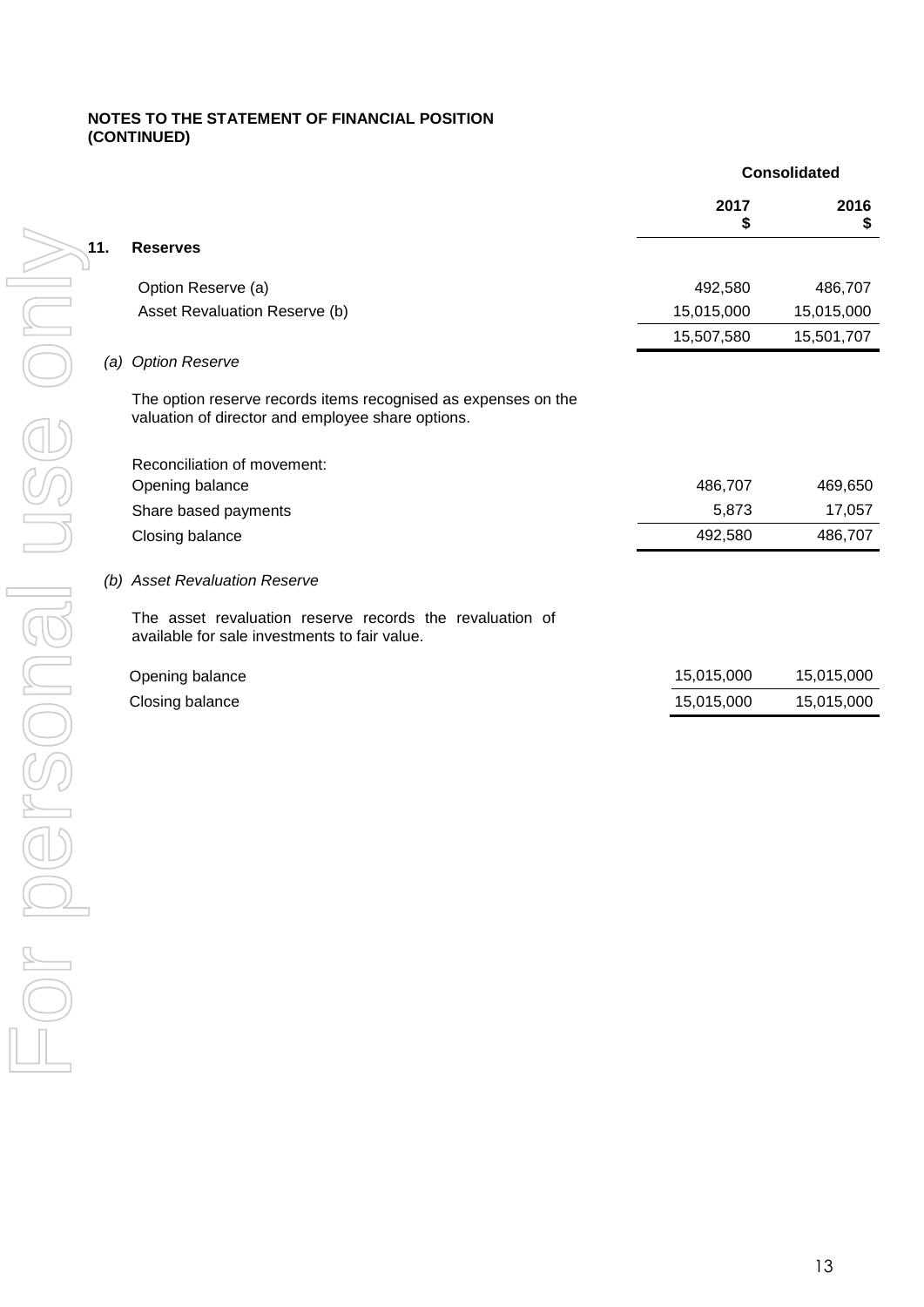## **STATEMENT OF CASH FLOWS**

 **Consolidated**

|                                                                                                           | <b>Note</b> | 2017<br>S  | 2016<br>S  |
|-----------------------------------------------------------------------------------------------------------|-------------|------------|------------|
| Cash flows from operating activities                                                                      |             |            |            |
| Payments to suppliers and employees                                                                       |             | (519, 205) | (219,083)  |
| Interest received                                                                                         |             | 3,706      | 477        |
| Interest paid                                                                                             |             | (2, 181)   |            |
| Net cash (used in) operating activities                                                                   | 1           | (517, 680) | (218, 606) |
| Cash flows from investing activities                                                                      |             |            |            |
| Loans (to) / from related parties                                                                         |             | (4,000)    | 2,692      |
| Investment in unlisted entity                                                                             |             | (100,000)  |            |
| Net cash (used in) / provided by investing activities                                                     |             | (104,000)  | 2,692      |
| Cash flows from financing activities                                                                      |             |            |            |
| Proceeds from issue of securities (net of share<br>issue costs)                                           |             | 1,243,690  | 69,000     |
| Proceeds from borrowings                                                                                  |             |            | 160,000    |
| Repayment of borrowings                                                                                   |             | (120,000)  |            |
| Net cash provided by financing activities                                                                 |             | 1,123,690  | 229,000    |
|                                                                                                           |             |            |            |
| Net increase in cash held                                                                                 |             | 502,010    | 13,086     |
| Cash and cash equivalents at the beginning of the<br>financial year                                       |             | 111,648    | 98,562     |
| Cash and cash equivalents at the end of the<br>financial year                                             | 1           | 613,658    | 111,648    |
| The accompanying notes form part of and should be read in conjunction<br>with these financial statements. |             |            |            |
|                                                                                                           |             |            |            |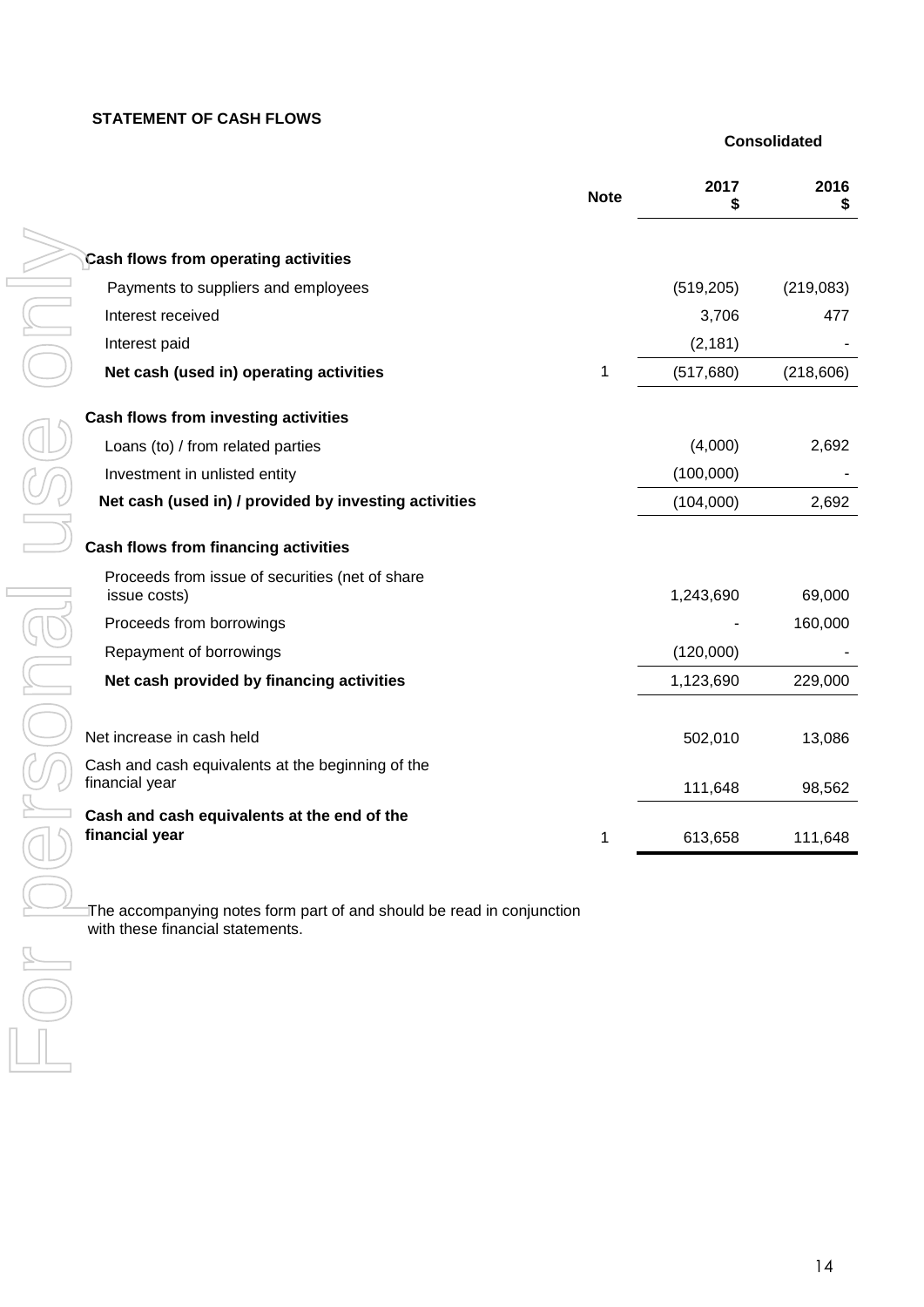## **NOTES TO THE STATEMENT OF CASH FLOWS**

|    |                                                                                  | <b>Consolidated</b> |            |  |
|----|----------------------------------------------------------------------------------|---------------------|------------|--|
|    |                                                                                  | 2017<br>\$          | 2016<br>\$ |  |
| 1. | <b>Cash Flow Information</b>                                                     |                     |            |  |
|    | (a) Reconciliation of cash flow from operations with (loss) after income<br>tax: |                     |            |  |
|    | Operating loss after income tax                                                  | (672, 529)          | (511, 446) |  |
|    | Non-cash items:                                                                  |                     |            |  |
|    | Depreciation                                                                     | 22                  | 72         |  |
|    | Interest revenue on loans                                                        | (200, 089)          | (181, 283) |  |
|    | Write back of loan                                                               | (61, 312)           |            |  |
|    | Impairment charge                                                                | 72,454              |            |  |
|    | Share based payment expense                                                      | 5,873               | 17,057     |  |
|    | Intercompany recharges                                                           |                     | 59,473     |  |
|    | Provision against loans                                                          | 4,000               |            |  |
|    | Interest expense on loans                                                        |                     | 10,530     |  |
|    | Share of associates' losses                                                      | 87,728              | 161,787    |  |
|    | Shares issued in lieu of third party fees                                        | 87,000              |            |  |
|    | Changes in net assets and liabilities,                                           |                     |            |  |
|    | Decrease in other assets                                                         | 6,457               | 2,896      |  |
|    | (Increase) in trade and other receivables                                        | (16, 904)           |            |  |
|    | Increase in trade payables and accruals                                          | 169,620             | 222,308    |  |
|    | Net cash (used in) operating activities                                          | (517, 680)          | (218, 606) |  |

(b) Reconciliation of cash

Cash at the end of the financial year as shown in the statement of cash flows is reconciled to items in the statement of financial position as follows:

| Cash and cash equivalents | 613,658 | 111,648 |
|---------------------------|---------|---------|
|                           |         |         |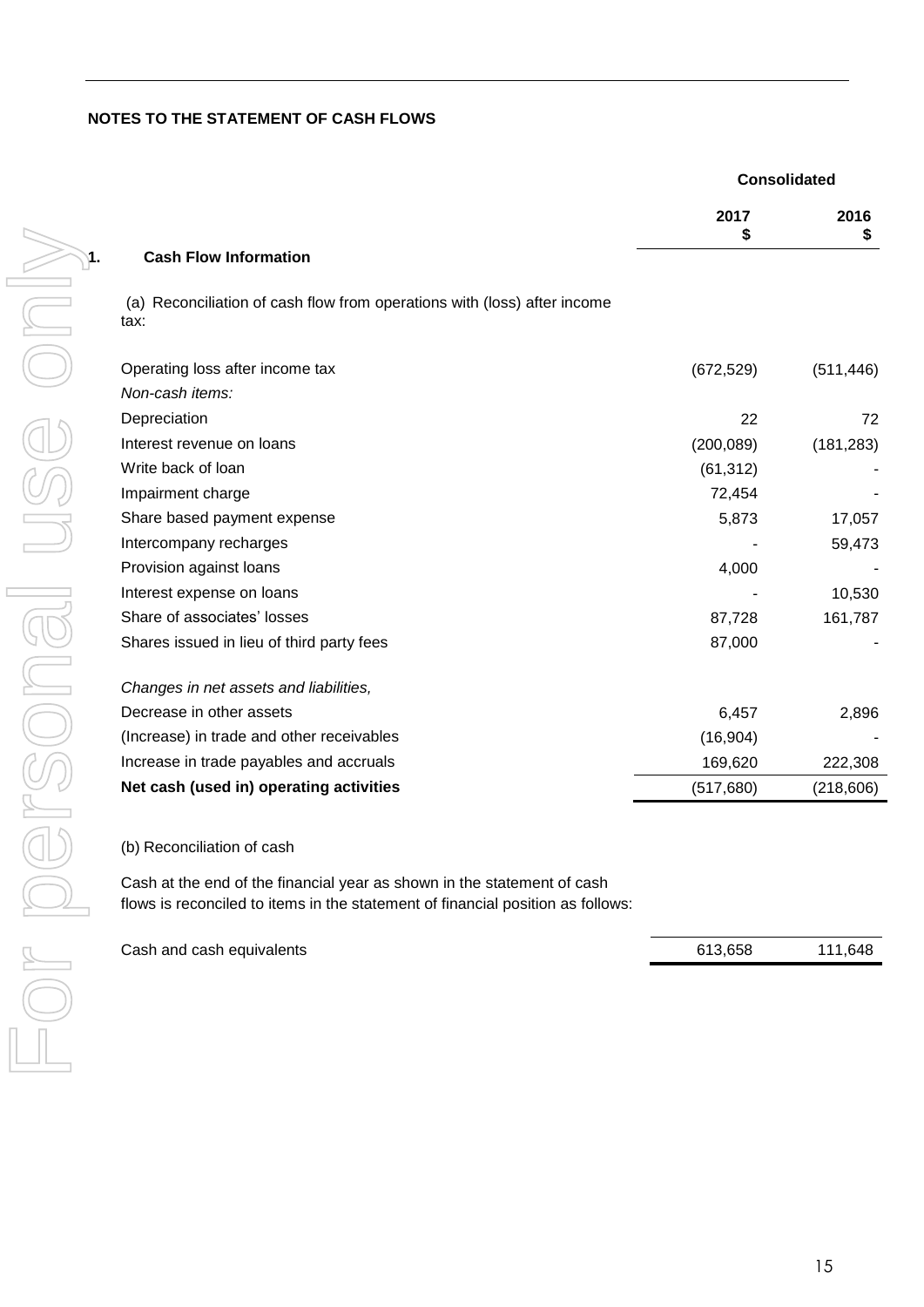# **STATEMENT OF CHANGES IN EQUITY**

|                                                                                                       | Ordinary<br>share<br>capital<br>\$ | Accumulated<br>losses<br>\$ | Option<br>reserve<br>\$ | <b>Revaluation</b><br>reserve<br>\$ | <b>Total</b><br>attributable<br>to owners of<br>the parent<br>entity<br>\$ | Non-<br>controlling<br><b>Interest</b><br>\$ | <b>Total</b><br>\$ |
|-------------------------------------------------------------------------------------------------------|------------------------------------|-----------------------------|-------------------------|-------------------------------------|----------------------------------------------------------------------------|----------------------------------------------|--------------------|
|                                                                                                       |                                    |                             |                         |                                     |                                                                            |                                              |                    |
| Balance at 1 July 2015                                                                                | 41,759,904                         | (36, 384, 122)              | 469,650                 | 15,015,000                          | 20,860,432                                                                 | (121, 014)                                   | 20,739,418         |
| Loss for the year                                                                                     | $\blacksquare$                     | (509, 458)                  | $\blacksquare$          | $\blacksquare$                      | (509, 458)                                                                 | (1,988)                                      | (511, 446)         |
| Total comprehensive income<br>for the year                                                            |                                    | (509, 458)                  |                         | $\blacksquare$                      | (509, 458)                                                                 | (1,988)                                      | (511, 446)         |
| Transactions with owners in<br>their capacity as owners                                               |                                    |                             |                         |                                     |                                                                            |                                              |                    |
| Shares issued for cash                                                                                | 69,000                             |                             |                         |                                     | 69,000                                                                     |                                              | 69,000             |
| Share based payments<br>expense                                                                       |                                    |                             | 17,057                  |                                     | 17,057                                                                     |                                              | 17,057             |
| Balance at 30 June 2016                                                                               | 41,828,904                         | (36, 893, 580)              | 486,707                 | 15,015,000                          | 20,437,031                                                                 | (123,002)                                    | 20,314,029         |
| Loss for the year                                                                                     | $\blacksquare$                     | (636, 874)                  | $\blacksquare$          | $\blacksquare$                      | (636, 874)                                                                 | (35, 655)                                    | (672, 529)         |
| Total comprehensive income<br>for the year                                                            |                                    | (636, 874)                  |                         |                                     | (636, 874)                                                                 | (35, 655)                                    | (672, 529)         |
| Transactions with owners in<br>their capacity as owners                                               |                                    |                             |                         |                                     |                                                                            |                                              |                    |
| Shares issued for cash                                                                                | 1,386,462                          |                             |                         | $\blacksquare$                      | 1,386,462                                                                  |                                              | 1,386,462          |
| Shares issue costs                                                                                    | (112, 772)                         |                             |                         |                                     | (112, 772)                                                                 |                                              | (112, 772)         |
| Shares issued in<br>lieu of<br>consulting fees                                                        | 57,000                             |                             |                         |                                     | 57,000                                                                     |                                              | 57,000             |
| issued<br>set-off<br><b>Shares</b><br>as<br>against loans payable                                     | 295,038                            |                             |                         | ä,                                  | 295,038                                                                    |                                              | 295,038            |
| Share based payments<br>expense                                                                       |                                    |                             | 5,873                   |                                     | 5,873                                                                      |                                              | 5,873              |
| Balance at 30 June 2017                                                                               | 43,454,632                         | (37,530,454)                | 492,580                 | 15,015,000                          | 21,431,758                                                                 | (158, 657)                                   | 21,273,101         |
| The accompanying notes form part of and should be read in conjunction with these financial statements |                                    |                             |                         |                                     |                                                                            |                                              |                    |